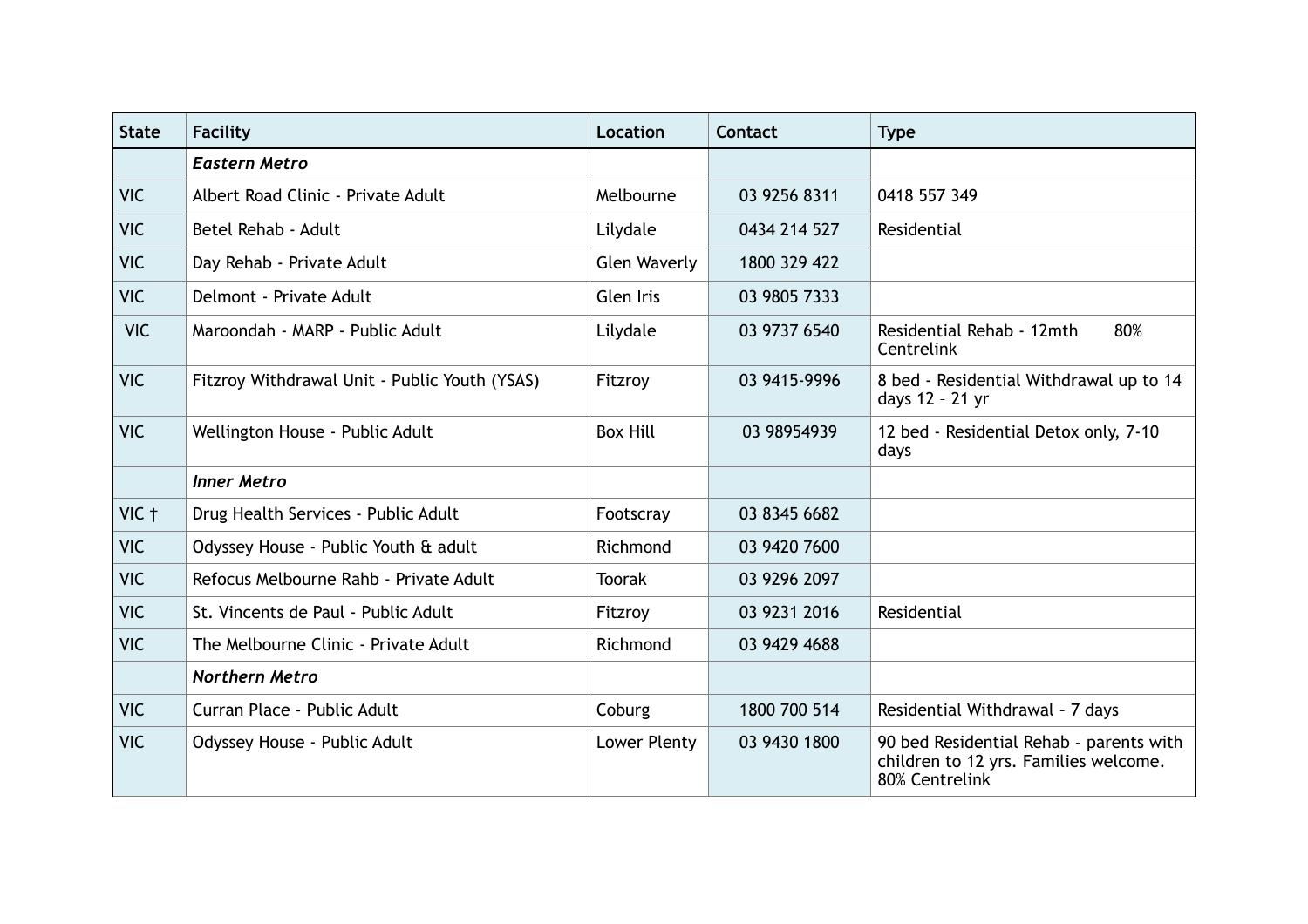| <b>VIC</b> | Williams Place - Public Youth                          | Ivanhoe                    | 03 9386 2876  | 4 bed - Youth Residential Withdrawal<br>12 - 21 yr 7 - 10 days    |
|------------|--------------------------------------------------------|----------------------------|---------------|-------------------------------------------------------------------|
|            | <b>Southern Metro</b>                                  |                            |               |                                                                   |
| <b>VIC</b> | Beleura Clinic - Private Adult                         | Mornington                 | 03 5978 8224  | Residential                                                       |
| <b>VIC</b> | Community Res Withdrawl Unit - Public Adult<br>Windana | St. Kilda                  | 03 9529 7955  | Residential                                                       |
| <b>VIC</b> | Community Res Withdrawl Unit - Public Youth<br>Windana | Dandenong                  | 03 9706 7707  |                                                                   |
| <b>VIC</b> | Galiamble Mens Recovery Centre - Public Adult          | St. Kilda                  | 0409 386 465  | 15 bed - 16 week Residential program                              |
| <b>VIC</b> | Malvern Private - Private Adult                        |                            |               | Residential                                                       |
| <b>VIC</b> | Monash Healtrh - Public Adult                          | Dandenong                  | 03 8572 4920  | Residential                                                       |
| <b>VIC</b> | Pinelodge Clinic - St John Of God - Private Adult      | Dandenong                  | 03 8793 9444  | Withdrawal & Residential                                          |
| <b>VIC</b> | Self Help Addiction Clinic - Public Youth SHARC        | Carnegie                   | 03 9573 1700  | 16 bed - Residential Rehab 16 - 25 yr<br>% of Centrelink 1 - 2yrs |
| <b>VIC</b> | Winja Ulupna Women's Rec Centre - Public Adult         |                            | 03 9525 5442  |                                                                   |
| $VIC$ †    | YSAS - Ngwala - Public Youth                           | <b>Hastings</b>            | 03 5979 2011  |                                                                   |
| <b>VIC</b> | YSAS - Public Youth                                    | Glen Iris                  | 03 9889 4255  | 5 bed - Residential Withdrawal<br>12 - 21 yr Up to 14 days        |
|            | <b>Western Metro</b>                                   |                            |               |                                                                   |
| <b>VIC</b> | Bridgehaven - Salvos - Public Adult                    | Preston                    | 03 9521 2770  | Residential                                                       |
| VIC †      | <b>Connect Transformations - Adult</b>                 | <b>Hoppers</b><br>Crossing | 03 9369 6873. | Residential                                                       |
| <b>VIC</b> | The Rosehill Unit - Private Adult                      | West<br>Essendon           | 03 9337 9577  | Residential                                                       |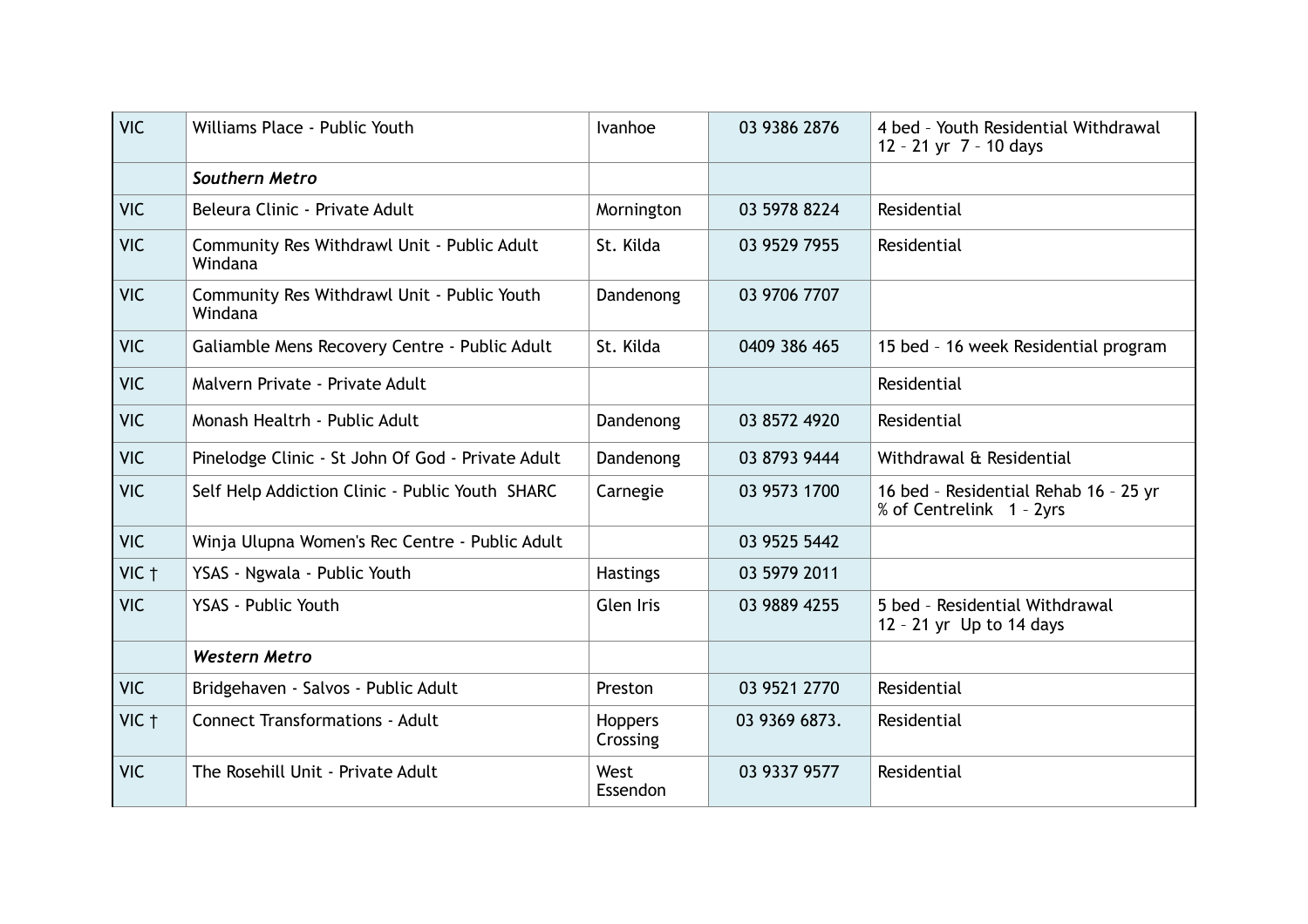| <b>VIC</b>       | Drug Health Service - Public Adult                    | Footscray                     | 03 8345 6682 | Withdrawal                                                                                 |
|------------------|-------------------------------------------------------|-------------------------------|--------------|--------------------------------------------------------------------------------------------|
|                  | Regional                                              |                               |              |                                                                                            |
| <b>VIC</b>       | Barwon South West - Public Youth (YSAS)               | Newcombe                      | 03 9415 9996 | 11-21 years male and female                                                                |
| <b>VIC</b>       | Birribi - Public Youth YSAS                           | Eltham                        | 03 9430 2300 | 15 bed - Residential Rehab 16 - 20 yr<br>Up to 6 months                                    |
| VIC +            | <b>Connect Transformations - Adult</b>                | Bendigo                       | 03 5441 3133 | 9 m/bed - 6 f/bed - Residential Rehab                                                      |
| $VIC$ $\uparrow$ | <b>Connect Transformations - Adult</b>                | <b>Hoppers</b><br>Crossing    | 03 9369 9873 | 12 m/bed - Residential Rehab                                                               |
| <b>VIC</b>       | Get off Drugs Naturally - Private Adult               | Warburton                     | 1300 887 676 | Withdrawal & Residential                                                                   |
| <b>VIC</b>       | Koori Community AOD Recovery Centre - Public<br>Adult |                               | 03 9481 2666 | 2 days alternative to jail<br>Private                                                      |
| <b>VIC</b>       | Nova House - Public Adult                             | Bendigo                       | 03 5430 0500 | Residential Withdrawal 21+                                                                 |
| <b>VIC</b>       | Odyssey House - Public Adult                          | Molyulla<br>(near<br>Benella) | 03 5766 6399 | 15 bed - Residential Rehab Up to 6<br>weeks Circuit Breaker Program                        |
| <b>VIC</b>       | Raymond Hader Clinic - Private Adult                  |                               | 03 9804 5757 |                                                                                            |
| <b>VIC</b>       | Remar - Private Adult                                 | Nyora                         | 03 5659 6307 |                                                                                            |
| <b>VIC</b>       | Salvation Army - The Basin Centre - Public Adult      | The Basin                     | 03 9762 1166 | Residential                                                                                |
| <b>VIC</b>       | Salvo Connect Withdrawal Unit - Public Adult          | Corio                         | 03 5275 3500 | Residential                                                                                |
| <b>VIC</b>       | <b>Salvos Connect</b>                                 | Geelong                       | 03 5275 7011 | 15 bed - Residential withdrawal offering<br>a 3 stage Recovery Program. Up to 12<br>weeks. |
| VIC +            | Teen Challenge - Adult                                | Kyabram                       | 03 5852 3777 | 24 m/bed - Residential Rehab 12<br>months 4 stage program 16+ yrs                          |